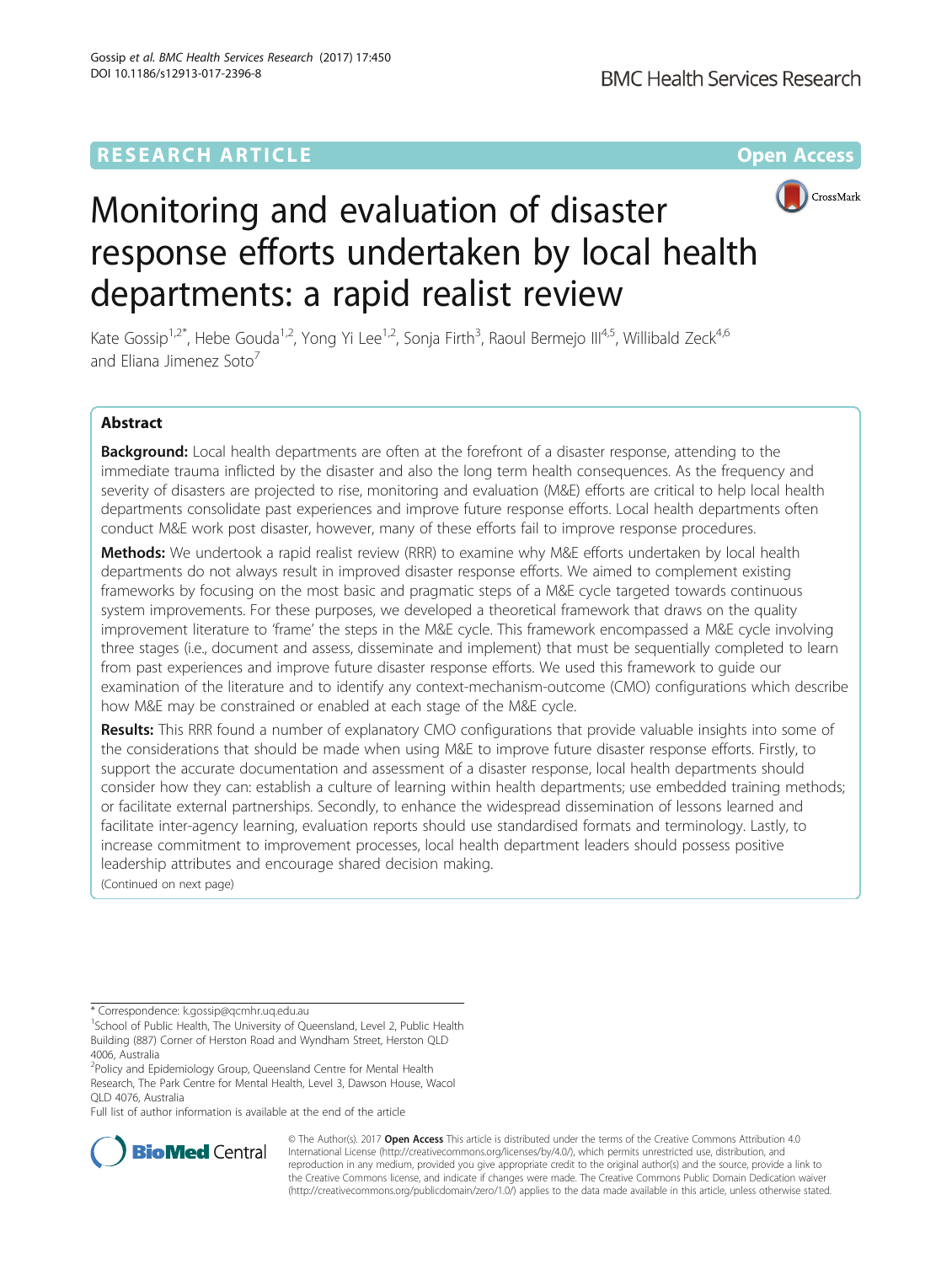### (Continued from previous page)

Conclusion: This study is among the first to conduct a synthesis of the CMO configurations which facilitate or hinder M&E efforts aimed at improving future disaster responses. It makes a significant contribution to the disaster literature and provides an evidence base that can be used to provide pragmatic guidance for improving M&E efforts of local health departments.

# Trial registration: PROSPERO 2015:[CRD42015023526.](http://www.crd.york.ac.uk/PROSPERO/display_record.asp?ID=CRD42015023526)

Keywords: Monitoring and evaluation, Disaster response, Health departments, Lessons learned, Rapid realist review

# Background

The Sendai Framework for disaster risk reduction 2015– 2030 notes that natural disasters have caused more than \$US 1.3 trillion worth of damage, affected 1.5 billion people and led to approximately 700,000 deaths over the past decade [\[1\]](#page-9-0). Poor, vulnerable and marginalised populations in low and middle income countries (LMICs) of East Asia and the Pacific are among those disproportionately affected by natural disasters [[2\]](#page-9-0). Local health departments are often at the forefront of an emergency response, attending to both the immediate trauma and long term health consequences resulting from a disaster. Evaluating a department's response to a disaster can offer insights into what supports or hinders the successful delivery of health services during a disaster [[3\]](#page-9-0).

From an evaluation perspective, substantive work has been undertaken recently to unpack the theory of change behind disaster efforts in general. The most prominent examples are the disaster logic model and the five frameworks developed by Birnbaum and colleagues [[4](#page-9-0)–[8](#page-10-0)]. They provide a systematic approach to assess the how and why disaster interventions lead to specific outcomes. However, very little is known about whether the M&E of disaster response efforts leads to better outcomes in terms of improved practice.

Monitoring and Evaluation (M&E) can be defined as a quality improvement process which health departments use to monitor, measure and assess performance. Evaluation reports are intended to identify strengths and weaknesses of a particular response and enable practical lessons to be learned and applied [[9, 10\]](#page-10-0). These lessons feed into future strategic planning and are critical to both: formulating and revising policy; and refining improvement strategies [[10, 11\]](#page-10-0). That being said, existing evidence demonstrates that lessons are not always learned from past disasters [[4,](#page-9-0) [12](#page-10-0)–[15](#page-10-0)]. If this continues to be the case, the priorities for action established by the Sendai Framework will fail to materialise. By not learning from past mistakes, key stakeholders will be unable to: improve their understanding of local disaster risks; strengthen local governance; improve the return on their increased investments; and enhance future disaster response efforts.

Savoia and colleagues [\[14](#page-10-0)] found that the same failure to learn lessons from previous disasters occurred during the public health emergency responses to three separate hurricanes in North America (i.e., Katrina 2005, Gustav 2008 and Ike 2008). Despite documentation of the problems, public health response procedures were not revised resulting in the same challenges being experienced years later during the emergency response to the H1N1 pandemic in 2009–2010.

This demonstrates that the failure to act on problems identified from past experiences can leave health systems and communities susceptible to the recurrence of the same problems during future events [[4,](#page-9-0) [12](#page-10-0)–[15\]](#page-10-0). A more recent example of this can be found in the response to Super Typhoon Haiyan, one of the most destructive typhoons recorded, which made landfall in the Philippines on November 2013. Following Haiyan, a stocktaking exercise was undertaken by the Philippine Department of Health and UNICEF to review the health response in the most affected regions. This exercise revealed that a number of provinces shared common challenges in responding to Haiyan, several of which had been experienced in previous disasters. Although the Philippine Department of Health conducted post-incident evaluations after each previous disaster, it was acknowledged that these efforts did not necessarily lead to improved disaster response procedures in the present circumstances (personal communication).

The aim of this study was to gain an understanding of why M&E efforts undertaken by local health departments often fail to improve future disaster responses. We used a rapid realist review (RRR) approach which adopts a realist perspective to knowledge synthesis to identify context-mechanism-outcome (CMO) configurations. The CMO configurations identified in the literature provide insights into why and how M&E is likely to work [\[16](#page-10-0)]. These findings can be used to help guide local health departments to improve M&E processes.

# Methods

# **Overview**

Our methods followed the six stages of realist evaluation outlined by Pawson [[17\]](#page-10-0) [\[1](#page-9-0)]: identify the research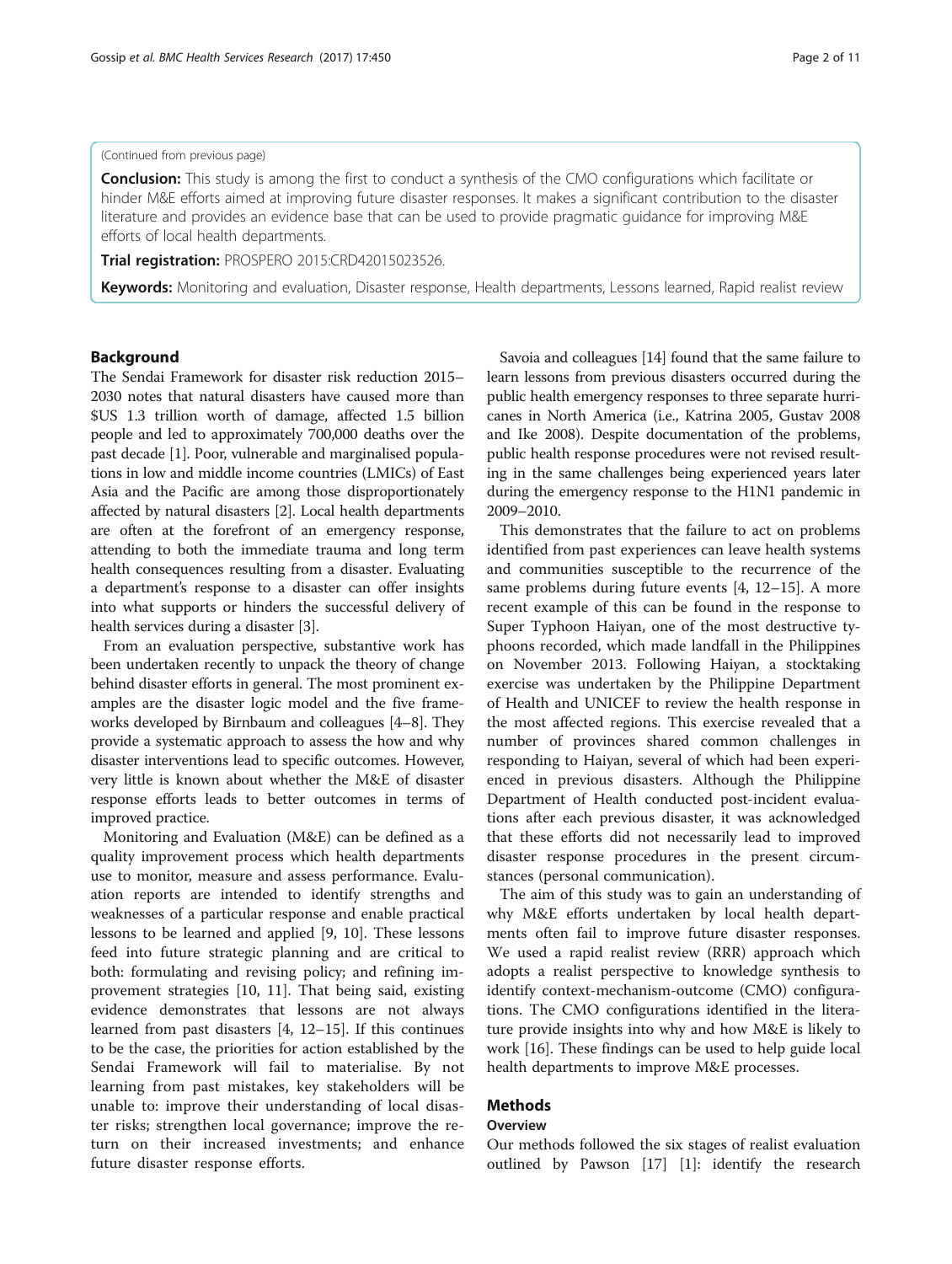question [[2\]](#page-9-0); formulate a theoretical framework [\[3](#page-9-0)]; search for primary studies [[4\]](#page-9-0); select and appraise the quality of studies [\[5](#page-10-0)]; extract, analyse and synthesise the relevant data; and [[6\]](#page-10-0) refine the theoretical framework. Our research was also guided by the Realist and Metanarrative Evidence Synthesis: Evolving Standards (RAM-ESES) publication standards [\[18\]](#page-10-0).

#### Identification of the research question

This study was conducted in response to the findings of the stocktaking exercise conducted after super typhoon Haiyan, which highlighted that previous post-disaster evaluations had not led to improvements in existing disaster response procedures. We consulted with a local reference group in the Philippines to clarify the focus of the review and determine what knowledge would be most useful to their efforts to improve future disaster responses. Our primary research question asked: how, why and under what circumstances can local health departments use M&E interventions to improve future disaster responses based on past experiences? We aimed to explore these questions by [\[1](#page-9-0)]: examining the contextual factors operating within M&E; and [\[2\]](#page-9-0) identifying and analysing the mechanisms which facilitate or hinder successful M&E processes.

# Formulation of the theoretical framework

The theoretical framework for this study was developed based on a broad search of peer reviewed and grey literature describing health departments' experiences with M&E. We formulated a framework based on the three fundamental stages of an M&E cycle that should be sequentially completed in order to successfully learn from past experiences – i.e., document and assess, disseminate and implement (Fig. 1). We used this framework to guide our examination of the literature and to analyse any constraining or enabling features which influence outcomes at each stage of the M&E cycle.

Realist evaluation is a theory driven approach which uses context-mechanism-outcome (CMO) configurations to understand the causal patterns underlying the success or failure of an intervention. CMO configurations explain how particular contexts (c) generate casual mechanisms (m) that produce an outcome (o) within an intervention [\[19](#page-10-0)]. A brief description of how disaster responses can be understood with respect to each stage within the M&E cycle is outlined below.

Stage 1 – Document and assess. The first stage of the M&E cycle is to document and assess the response to the disaster. This involves using a systematic approach to record information during and immediately after the response effort. This information is then reflected upon by personnel who are trained to conduct an assessment of the response. The goal of the assessment is to identify



the fundamental strengths and weaknesses of a recent response to a natural disaster and propose recommendations to optimise systems performance [\[20\]](#page-10-0). These insights provide an evidence-base for the development of policies that support the improvement of future disaster response processes [\[21\]](#page-10-0).

Stage 2 – Disseminate. Due to the infrequent nature of major natural disasters it is important that the lessons learned from one disaster response are disseminated effectively. However, the literature indicates that lessons are rarely communicated to their intended audience and that processes to promote the dissemination and uptake of lessons are weak [\[18](#page-10-0)]. Widespread dissemination of reports would ensure that the lessons learned during one disaster could be shared and used to improve disaster response practices for future events.

Stage 3 – Implement. The final stage of the M&E cycle is to use the lessons identified in the report to design and implement changes to improve disaster response protocols. While there is much attention given to the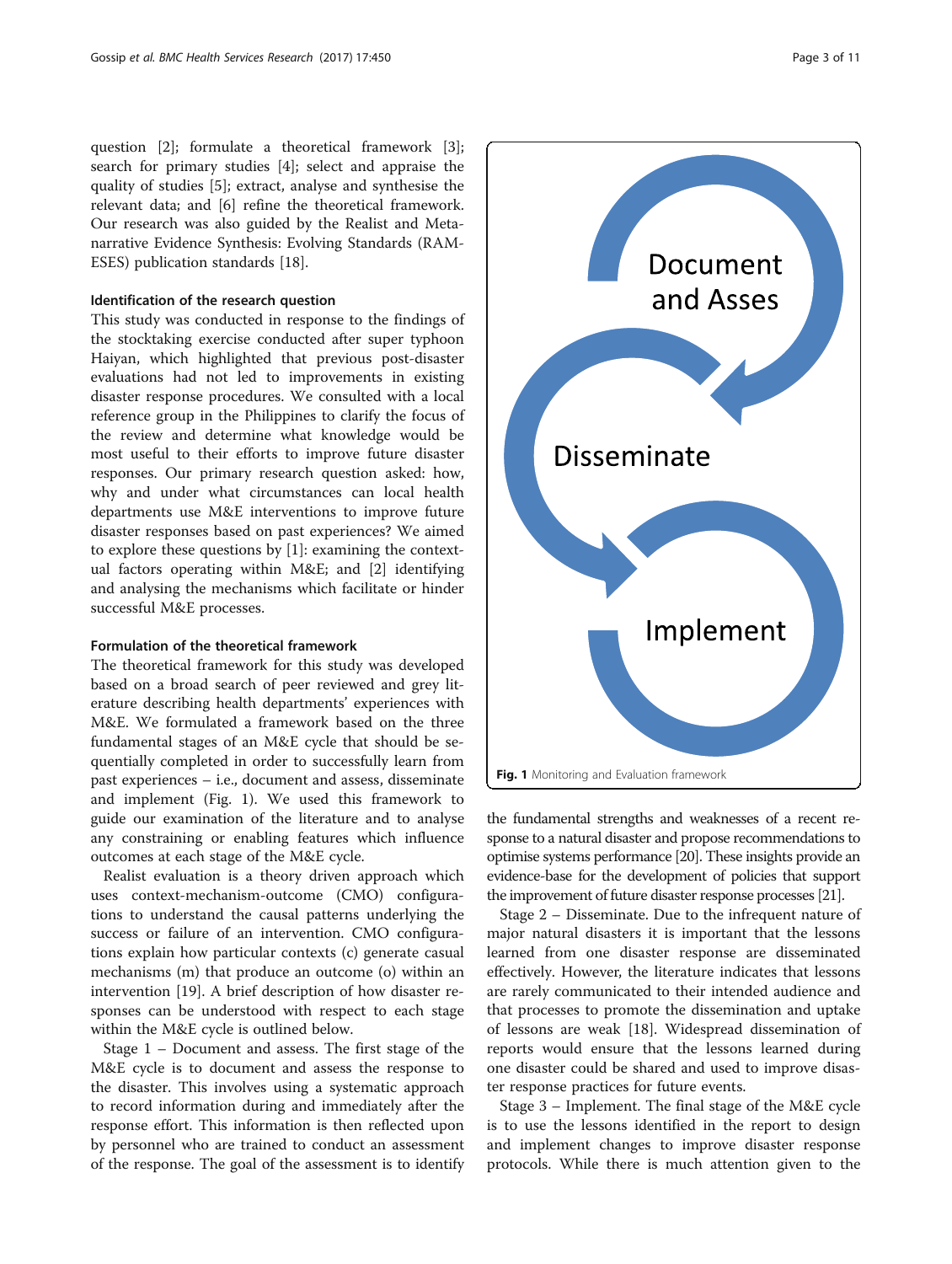need to continually improve response efforts, research indicates that minimal resources are invested into creating the capacity for improvement [\[22\]](#page-10-0). Consequently, it has been found that many health departments have failed to act on lessons identified during previous disasters [[23\]](#page-10-0).

# Search for primary studies

The initial systematic search of the literature focussed on retrieving papers that investigated how health departments use M&E to improve disaster response efforts. A search strategy was developed which focused on three main concepts; health departments; M&E; and disaster response (Table 1 and Fig. [2\)](#page-4-0). During the preliminary stages of developing the search strategy, we found very few papers examining how local health departments reflect on and analyse their response to a disaster. However, there appeared to be a significant degree of research on public health emergency preparedness. We postulated that many of the successes and challenges that local health departments experience when monitoring and evaluating the quality of emergency preparedness would be similar to the monitoring and evaluation of response efforts. Therefore, we included the term "preparedness" in our search strategy to enhance the body of literature to be analysed.

The same search strategy was used to explore electronic databases (i.e., PubMed, Embase, Scopus and Web of Science), in addition to Google and Google Scholar to retrieve any grey literature. We restricted our search from the year 2000 to the present as our preliminary scoping indicated that the majority of the literature describing the role of health departments in disasters emerged after the terrorist attacks on the United States in September 2001. There were no restrictions applied to the type of publication, however we only included papers written in English. The database searches concluded in May 2015 once a saturation point was reached (i.e., when the literature no longer provided new knowledge or added to our understanding) [\[19\]](#page-10-0).

Consistent with realist evaluation our research involved collaboration with a local reference group who provided input throughout the review process. This local reference group included partners from the Philippines with expertise in disaster management. These partners facilitated the

#### Table 1 Search terms used

Disaster

AND response OR recovery OR preparedness OR management

AND Health

efficient identification of pertinent documents that would aid our research including disaster management policies and guidelines currently in use by health departments in the Philippines.

# Selection and quality appraisal of studies

An inclusion criteria was established after discussions with the local reference group about what would be most useful in terms of M&E for local health departments in the Philippines (Table [2\)](#page-4-0). All titles and abstracts were independently assessed by two reviewers. Full text papers were retrieved and initially examined by one author to ensure that inclusion criteria were met. A second author then cross checked the selected papers before they were approved for review.

In realist evaluation, quality appraisal takes place during the synthesis stage and is guided by the concepts of relevance and rigour to determine whether potential information is fit for purpose [[18, 19](#page-10-0), [24\]](#page-10-0). When sifting through extracted information we first considered whether the information was relevant – i.e., does this information aid our understanding of potential mechanisms? Secondly we made judgments on whether the information provided sufficiently detailed descriptions of potential mechanisms – i.e., does this information contain rich detail that points to the mechanisms which link context and outcome?

The most relevant and detailed evidence featured more heavily in our analysis than papers containing weaker contributions. Realist evaluations do not typically apply a formal tool or checklist to assess potential biases. We did, however, consider elements of methodological soundness to aid in our quality appraisal (e.g. research question, study design, sample description, data collection procedure and data analytic technique). We included information contained within opinion pieces if such information was supported by or consistent with the findings of other empirical papers.

# Extraction, analysis and synthesis of relevant data

One reviewer read each paper and recorded the following details in an extraction template: country setting; level of health system under investigation; type of disaster; stage of the theoretical framework being evaluated (document & assess, disseminate and implement); and the barriers and facilitators of M&E. During this stage, we identified recurring contextual themes across papers. To further investigate these themes, each paper was reread and important information regarding each contextual theme was transposed into another data extraction template. In this second iteration of data extraction we aimed to identify any prominent recurring patterns of contexts and outcomes, known as demi-regularities [[18\]](#page-10-0).

AND quality OR monitoring OR evaluation OR "after action report" OR "after-action-report" OR "after action review" OR "after-action-review" OR "after event report" OR "after-event-report" OR "after event review" OR "after-event-review" OR drills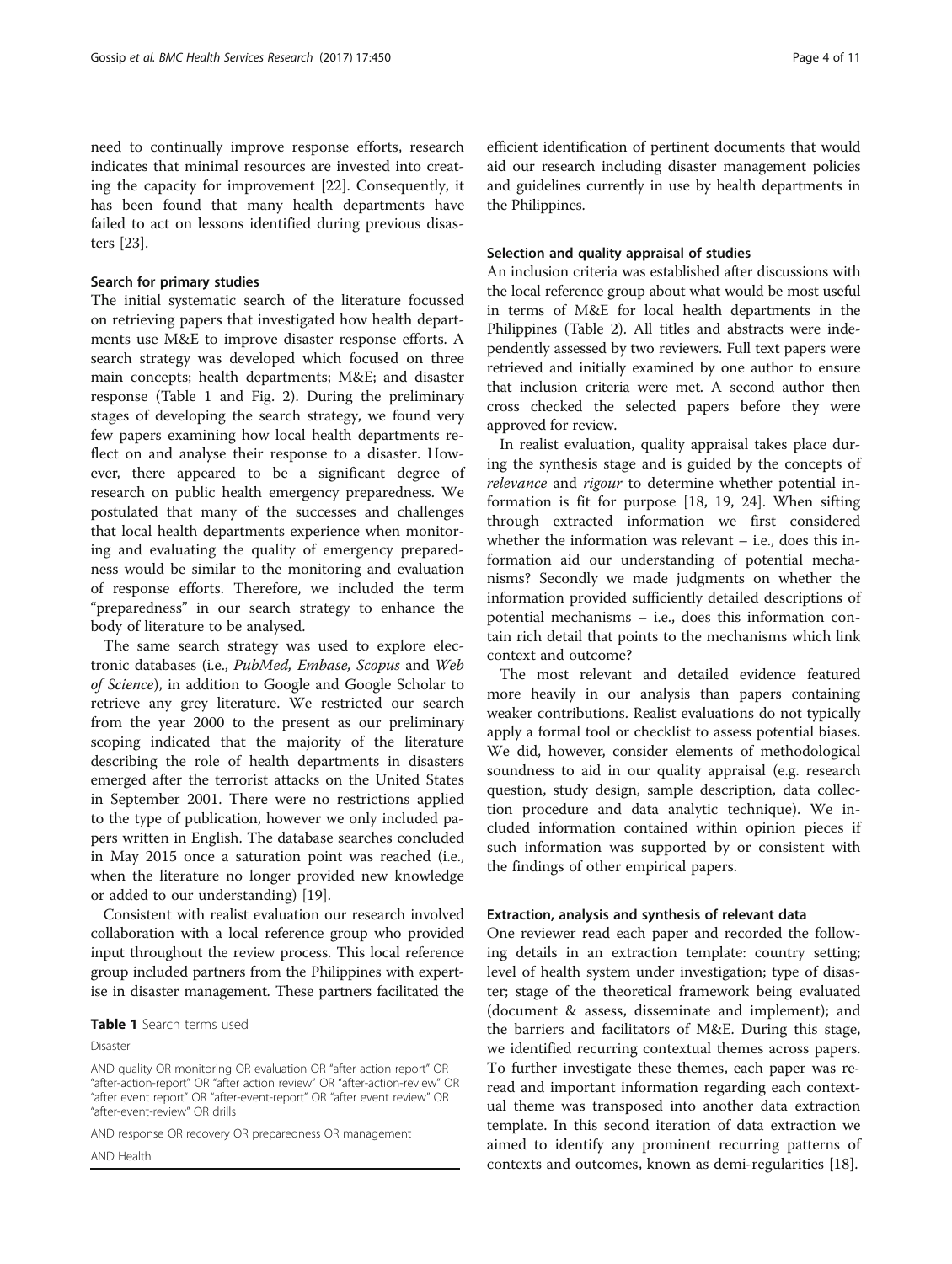<span id="page-4-0"></span>

For example, we found that when health departments assure personnel that they will not be penalised for mistakes (C) the documentation and assessment of a disaster response is likely to be more accurate and thorough (O). We synthesised the extracted information to generate CMO configurations which explain causal pathways whereby certain contexts influence mechanisms that trigger positive or negative outcomes at each stage of M&E. In this particular example, our synthesis revealed that when health departments assure personnel they will not be penalised for mistakes (C) an organisational culture of learning is likely to be established which encourages

Table 2 Inclusion criteria

staff motivation and willingness to engage with M&E (M). This would, in turn, result in more accurate and thorough documentation and assessment of the disaster response (O). We repeated this process of investigation and deduction for each of the demi-regularities found within the literature. Emerging findings were regularly shared and discussed with the review team to ensure the validity of inferences made.

# Refinement of the theoretical framework

In realist reviews the synthesis of information is used to refine the theoretical framework to determine what

| Inclusion                                                                                                                                                                                   | Exclusion                                                                                                                                                                                                      |  |
|---------------------------------------------------------------------------------------------------------------------------------------------------------------------------------------------|----------------------------------------------------------------------------------------------------------------------------------------------------------------------------------------------------------------|--|
| Papers which examined at least one stage of the theoretical framework<br>(document and assess; disseminate; or implement)                                                                   | Papers which focused on instruments used for the evaluation or adoption<br>of performance standards, which are highly specific to the hospital setting                                                         |  |
| Papers which examined the evaluation of quality improvement efforts<br>at the hospital level were included if their content was deemed to be<br>applicable to health departments in general | Papers which focused on evaluating elements of preparedness (i.e. facilities<br>or training of health personnel) or were reporting the health outcomes<br>after a disaster rather than the response itself     |  |
|                                                                                                                                                                                             | Papers which focused on research methods and metrics for the evaluation<br>of disaster management and did not explore programme or policy aspects<br>of the evaluation                                         |  |
|                                                                                                                                                                                             | Papers which reported the results of an evaluation but did not provide a<br>description of how the evaluation was conducted, or how the lessons<br>learned were disseminated or incorporated into future plans |  |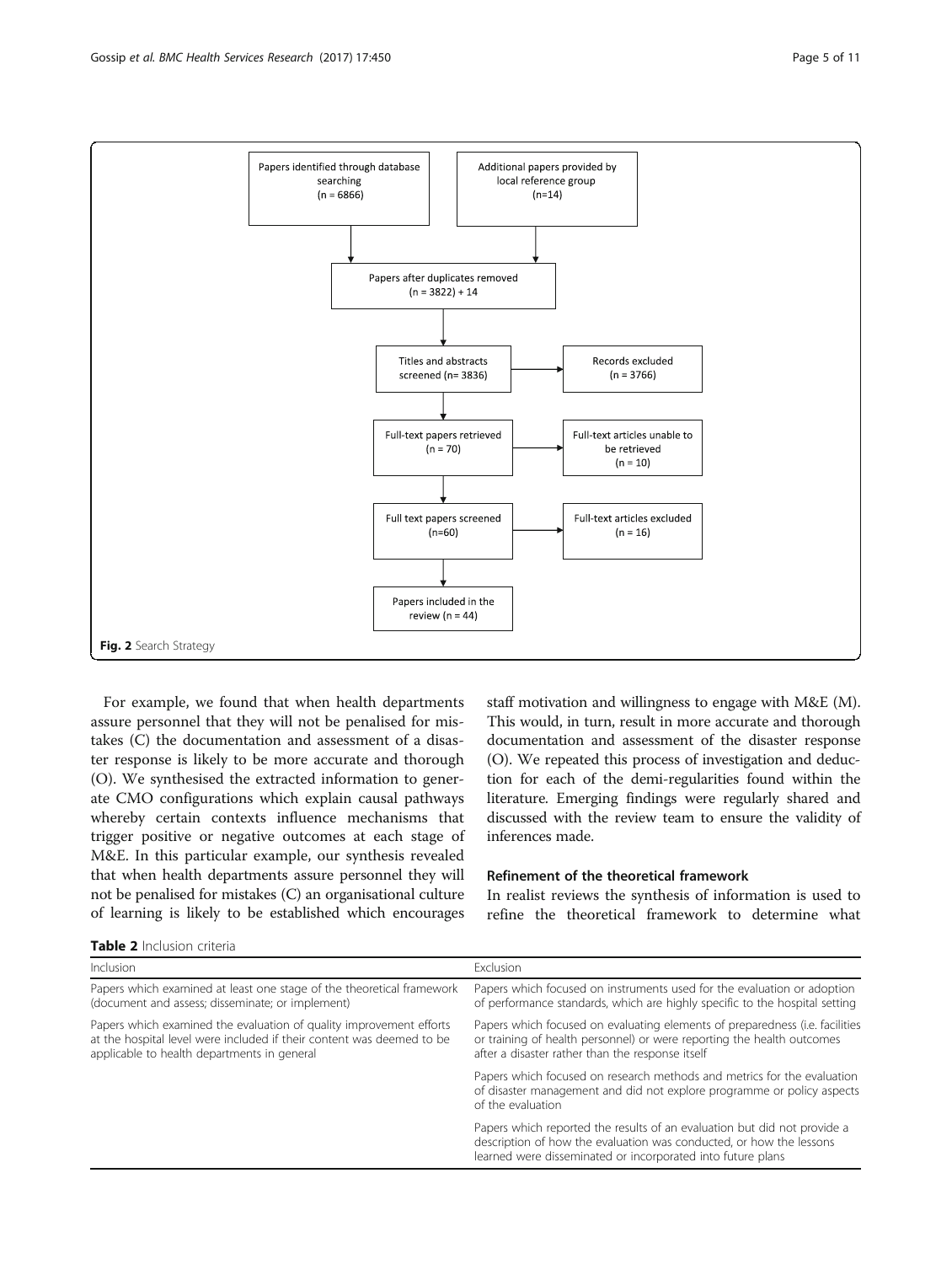works for whom, how and under what circumstances [[19](#page-10-0)]. We used the evidence synthesised in the review to fine tune our understanding of how M&E can be successfully used to improve future disaster response efforts.

# Results & findings

# Description of primary studies included in the analysis

Of the 44 papers included in this review, 23 made a significant contribution to our understanding of CMO configurations. Our quality assessment found that while some papers contained important contextual information regarding the current state of M&E used in disasters, they did not include any relevant information that could be analysed against our theoretical framework. These papers were deemed to possess insufficient detail to be included in the evidence synthesis. However, these papers were not excluded from the full review as the underlying contextual information contained in these studies aided our understanding of the current context of M&E approaches that have been used by health departments.

The following sections describe the CMO configurations identified within the demi-regularities in each stage of the M&E cycle (a summary of the CMO configurations is presented in Table 3).

# Demi-regularities identified in the 'document and assess' stage of the monitoring and evaluation cycle

There were three demi-regularities identified within the document and assess stage of the M&E cycle.

The first demi-regularity in the document and assess stage was, 'When health personnel are assured that there will be no punitive action for reporting mistakes they are more likely to accurately document the disaster response'. A number of seminal papers identified through this review highlighted that health personnel are reluctant to formally acknowledge and document errors made during a disaster response due to potential ramifications (e.g., liability, concerns about future funding and career advancement) [[13](#page-10-0), [25, 26](#page-10-0)]. However, concealing such errors leads to an inaccurate representation of the response and hinders improvement efforts. Seid and colleagues [\[22](#page-10-0)] found that an organisational culture which fosters openness, collaboration, teamwork, and learning from mistakes to be optimal for quality improvement.

When evaluation reports are driven by quality improvement purposes, health personnel are more likely to identify the potential pitfalls which may adversely affect a response to a future event [[14\]](#page-10-0). We infer that within the context of a supportive and open workplace a culture of learning is instilled within the health department. This mechanism is likely to result in more accurate documentation and assessment of the disaster response as health personnel feel comfortable to report errors.

The second demi-regularity in the document and assess stage was, 'Embedded training leads to more accurate documentation and assessment of disaster responses'. Accurately documenting and assessing a response to a disaster involves identifying strengths and weaknesses in the response and devising corrective actions which may improve future performance [[13\]](#page-10-0). Due to the infrequency of large-scale disasters, health personnel have limited opportunities to learn and practice the analytical skills required to accurately document a response. This limitation may explain the lack of in-depth, quality insights contained in evaluation reports that have been acknowledged in the literature [\[13](#page-10-0), [27](#page-10-0)]. Several of the key papers identified in this review noted that embedded training has proven to be a useful method for familiarising staff with

Table 3 Context-Mechanism-Outcome configurations

| Stage of M&E        | Context                                                                                                                      | Mechanism                                                                                                                                                           | Outcome                                                                                |
|---------------------|------------------------------------------------------------------------------------------------------------------------------|---------------------------------------------------------------------------------------------------------------------------------------------------------------------|----------------------------------------------------------------------------------------|
| Document and assess | Assurance that staff will not be<br>penalised for mistakes.                                                                  | A culture of learning is instilled in the<br>health department                                                                                                      | More accurate and high quality<br>documentation and assessment<br>of disaster response |
|                     | Training in the procedures and skills for<br>documenting and assessing a disaster<br>response are embedded into regular work | Provides staff with an opportunity to<br>practice and become proficient in the<br>analytical skills required to successfully<br>document and assess their response. | Better prepared staff                                                                  |
|                     | Using external partners to document and<br>assess the disaster response                                                      | External partners have the time, knowledge<br>and skills to thoroughly document and<br>assess a response                                                            | Improved depth and quality of<br>documentation and assessment                          |
| Disseminate         | Disseminating standardised reports                                                                                           | Allows all health departments to perceive<br>the experiences of others as relevant to<br>their own work                                                             | Promotes inter-agency learning                                                         |
| Implement           | Positive leadership attributes                                                                                               | Establishes a culture of quality improvement<br>within the health department which increases<br>commitment                                                          | Promotes successful<br>implementation of changes<br>to improve performance             |
|                     | Shared decision making structures                                                                                            | Fosters a sense of ownership and responsibility<br>amongst personnel which increases motivation<br>and commitment                                                   | Promotes successful<br>implementation of changes<br>to improve performance             |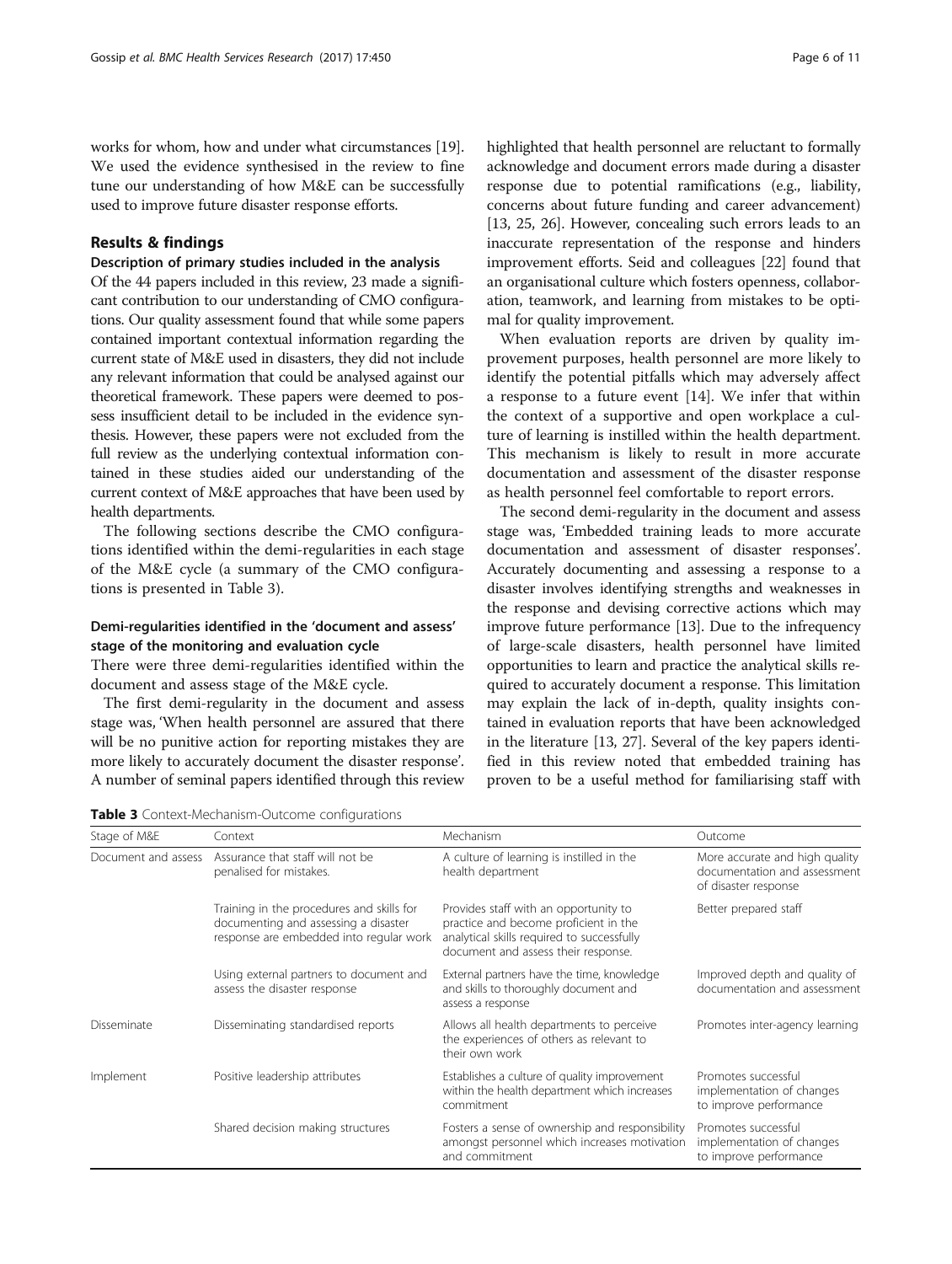the procedures that should be enacted when responding to a disaster situation [[3,](#page-9-0) [22, 23](#page-10-0), [28\]](#page-10-0).

For example, in Nelson et al. [\[23](#page-10-0)], one of the most informative papers of this review, it was recounted that some public health departments across the United States have used annual influenza clinics to practice mass dispensing procedures, which may be required in a disaster situation [\[23](#page-10-0)]. Similarly, local health departments could use embedded training to provide personnel with opportunities to practice documenting the delivery of routine health services and considering how procedures may be improved. This process would train personnel to be proficient in the analytical skills required to successfully document and assess a disaster response. This mechanism is likely to result in more accurate and thorough documentation and assessment of future disaster response efforts.

The third demi-regularity in the document and assess stage was, 'Partnering with external organisations improves the depth and quality of documentation and assessments'. In the aftermath of a disaster, health personnel are under extreme pressure to deliver emergency health services, minimise disruptions to regular health services and generate evaluation reports [\[29, 30](#page-10-0)]. The literature indicates that assessments conducted immediately after a disaster or after the termination of an emergency drill, are more likely to capture accurate narrative information that may otherwise be lost over time [[9](#page-10-0), [20, 31](#page-10-0)]. Some health departments have begun to partner with external organisations to alleviate the administrative burden on health personnel and to ensure that information is collected and analysed efficiently [\[3,](#page-9-0) [29](#page-10-0), [32](#page-10-0)–[34](#page-10-0)]. External organisations may include local academic institutions or neighbouring health departments who have the time, skills and necessary knowledge to accurately document and assess a disaster response. The analytical skills of the external partners acts as the mechanism by which to produce thorough documentation and objective assessments of a health department's response to a disaster [[26](#page-10-0), [33\]](#page-10-0).

# Demi-regularities identified in the 'disseminate' stage of the monitoring and evaluation cycle

There was one demi-regularity identified within the disseminate stage of the M&E cycle. This demi-regularity can be summarised as follows, 'The standardisation of M&E reports is likely to promote inter-agency learning'. The broad dissemination of evaluation reports is critical to building a body of evidence from which all health departments can learn. However, there is currently a high degree of variability in the structure and terminology used in evaluation reports, alongside gaps in the quality and completeness of data [\[13](#page-10-0), [35](#page-10-0), [36](#page-10-0)]. Such inconsistencies make it difficult for one health department to perceive the experiences of another as relevant to

their own work [[4,](#page-9-0) [13](#page-10-0)]. The dissemination of standardised reports would allow all health departments to acknowledge how the lessons learned by another department may be applicable to their own. This mechanism would: support comparisons across settings and over time; promote inter-agency learning; and help health departments to continually refine their response procedures [\[23, 26](#page-10-0)].

# Demi-regularities identified in the 'implement' stage of the monitoring and evaluation cycle

There were two demi-regularities identified within the implement stage of the M&E cycle.

The first demi-regularity in the implement stage was, 'Positive leadership attributes at the management level increases the likelihood that changes to improve response procedures will be successfully implemented'. The evidence synthesised in this RRR clearly demonstrates that well-defined leadership is critical to the success of implementation activities. We found substantial evidence from the literature which supported the notion that leaders who foster cooperation, value input from staff, empower employees, are enthusiastic and provide constructive feedback are crucial to facilitating an organisational culture of quality improvement [\[22, 37, 38\]](#page-10-0). We postulate that the establishment of a culture of quality improvement is a mechanism that can increase motivation to refine disaster response processes.

The second demi-regularity in the implement stage was, 'Shared decision making structures are likely to promote successful implementation processes'. Creating sustainable change in an emergency response organisation can be a highly complex and difficult task [[13, 22\]](#page-10-0). We found that decision making structures play a significant role in influencing how health personnel respond to activities and also to organisational changes. Involving health personnel when allocating roles and responsibilities in disaster scenarios facilitates a sense of equity, ensures buy-in and also encourages a sense of responsibility [[28](#page-10-0)]. Furthermore, involving health personnel in planning implementation activities ensures that specific needs and resources are considered and that the proposed changes are achievable [[3,](#page-9-0) [13, 34](#page-10-0)]. This context of shared decision making triggers a mechanism that fosters a sense of ownership amongst health personnel. This, in turn, facilitates the successful adoption and execution of implementation activities by health personnel.

# **Discussion**

# Summary of findings

Local health departments are often at the forefront of a disaster response delivering lifesaving health services. M&E can be used to help health departments reflect on their response efforts to learn from what worked and what did not and to identify ways to improve their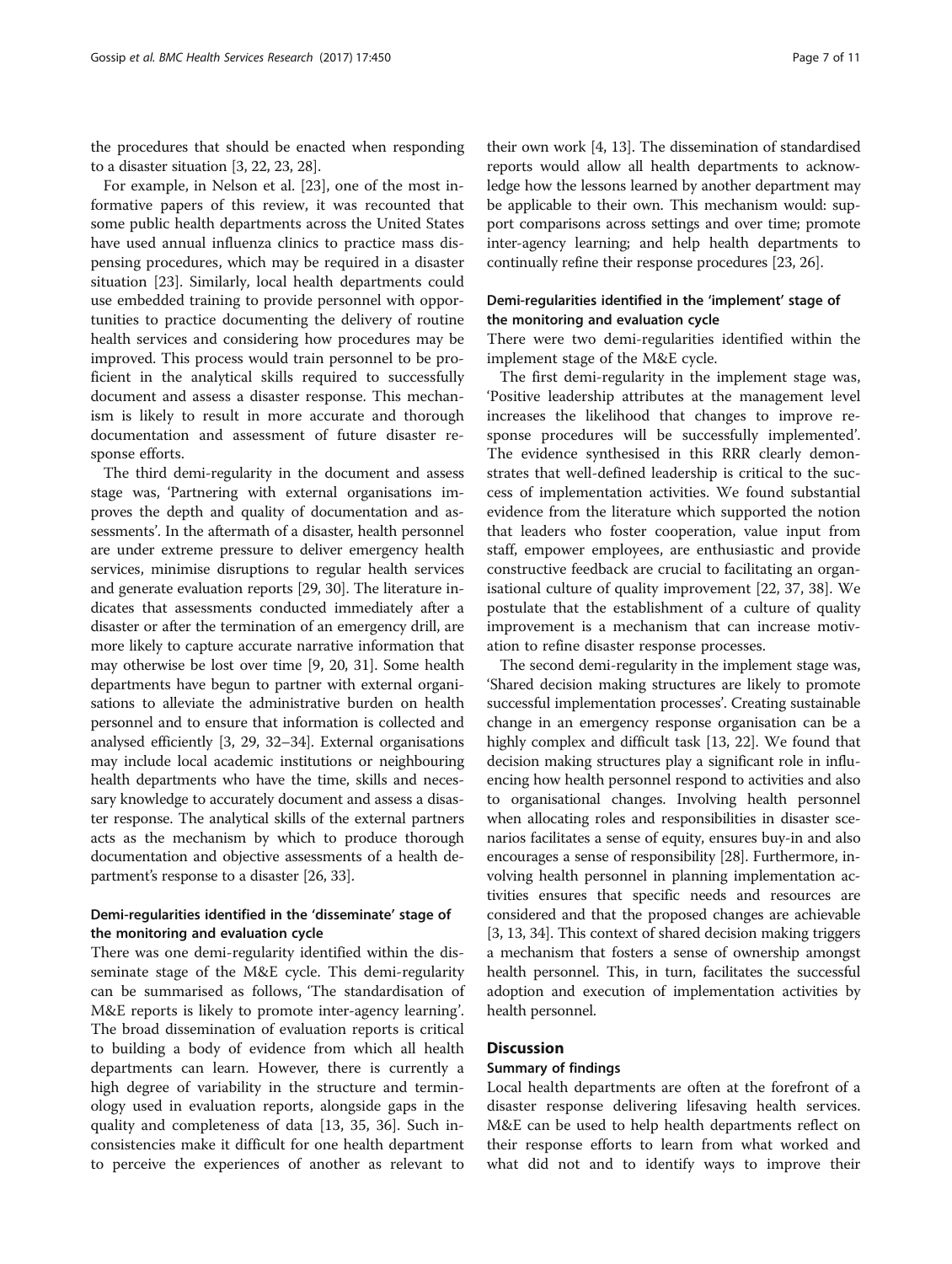response to future events. However, the literature indicates that many health departments struggle to effectively learn from past mistakes, thus the same errors are often repeated time and again [\[4](#page-9-0), [12](#page-10-0)–[15\]](#page-10-0). We conducted this RRR to understand how health departments can better use M&E to successfully learn from past experiences and improve disaster response procedures.

In the first stage of our M&E cycle, document and assess, we uncovered several CMO configurations which were likely to encourage thorough documentation and assessment of the disaster response. Firstly, there was strong support in the literature for health departments to assure staff that they would not be penalised for mistakes. This was found to create a culture of learning whereby staff felt comfortable to admit to mistakes and report response errors. This mechanism would lead to more accurate documentation of the response. Secondly, embedded training methods provide health personnel with regular opportunities to practice documenting and assessing their work. This leads to staff being more familiar with documentation procedures and is likely to translate into higher quality documentation and assessment of a disaster response. Alternatively, using external partnerships is likely to improve the depth and quality of reports as such partners have the necessary skills to document and assess a response.

Dissemination is a crucial component of M&E which promotes the sharing of lessons to a broad range of stakeholders. However, the literature indicated that dissemination was one of the weakest points in the application of M&E in the disaster context. Despite this recurrent finding, there appeared to be very limited research into why this was the case and how dissemination could be improved. Due to this gap in the literature, we were only able to analyse one demi-regularity. This mechanism works by allowing personnel from one department to understand and perceive the experiences of others as relevant to their own. Such a mechanism would be triggered when the disseminated reports are standardised in both format and terminology, thereby promoting inter-agency learning. It is acknowledged that this mechanism is heavily influenced by factors external to a health department. For example, there would need to be a governing body who oversees the dissemination of all reports to ensure they are written to standard. This would require a sustained commitment and administrative effort which not all governments will have the capacity for. Further research into how health departments in LMICs can broadly disseminate their lessons is needed. At the implementation stage of the M&E cycle, positive leadership attributes and shared decision making structures were both found to promote successful outcomes by motivating staff and also fostering a sense of responsibility and ownership among health personnel.

This RRR revealed that there are very few studies which have investigated experiences with M&E in LMICs, despite these countries being disproportionately affected by disasters. This is consistent with the more general findings of Gocotano and colleagues (2015) who found that there are fewer papers documenting disaster or emergency events in low-income countries compared to high-income countries [\[39](#page-10-0)]. Only 2 of the 30 papers included in this RRR analysed the experiences of health departments in LMICs [\[20, 38](#page-10-0)], while the remaining literature focused on high-income countries (the United States in particular). It has recently been noted that even when papers are published on events in low-income countries, they are often written by authors with institutional affiliations external to the country of the event [[39\]](#page-10-0). These factors may mean that there are CMO configurations unique to the experience of local personnel working in health departments in low resource countries which are not adequately reflected in the literature we have analysed. Although many of the CMO configurations synthesised in this RRR have been drawn from literature on disaster and emergency health events in high-income countries, the findings are applicable and transferrable to other setting due to the 'all-hazard approach' in disaster management, which emphasises that important systems issues will be common across disasters [[21\]](#page-10-0).

#### Strengths and limitations

A strength of this RRR lies in its utilisation of realist methodology, in particular the use of the CMO configurations, to understanding not only whether an intervention works or not but also how and why an intervention (i.e., M&E) may work. Other evidence synthesis approaches used for informing policy decisions, such as meta-analyses or narrative studies, have key limitations which prevent an explanation of how an intervention works and how it may operate in a different setting [\[16](#page-10-0)]. This RRR used a heuristic approach to examine the existing literature describing health departments' experiences with M&E. A synthesis of this evidence identified a number of mechanisms that may facilitate or hinder the M&E process. The identification of these mechanisms is in itself of great value to health departments implementing M&E. However further value is gained from this RRR through the theory driven and explanatory nature of realist evaluation. This approach enabled the construction of CMO configurations that explain exactly how and why M&E can be successfully used to learn lessons and improve future disaster response efforts. Although available evidence lacked sufficient detail for us to conduct a more comprehensive examination of what works and does not work at each stage of the disaster recovery cycle, we were able to draw lessons that can be applied across the board.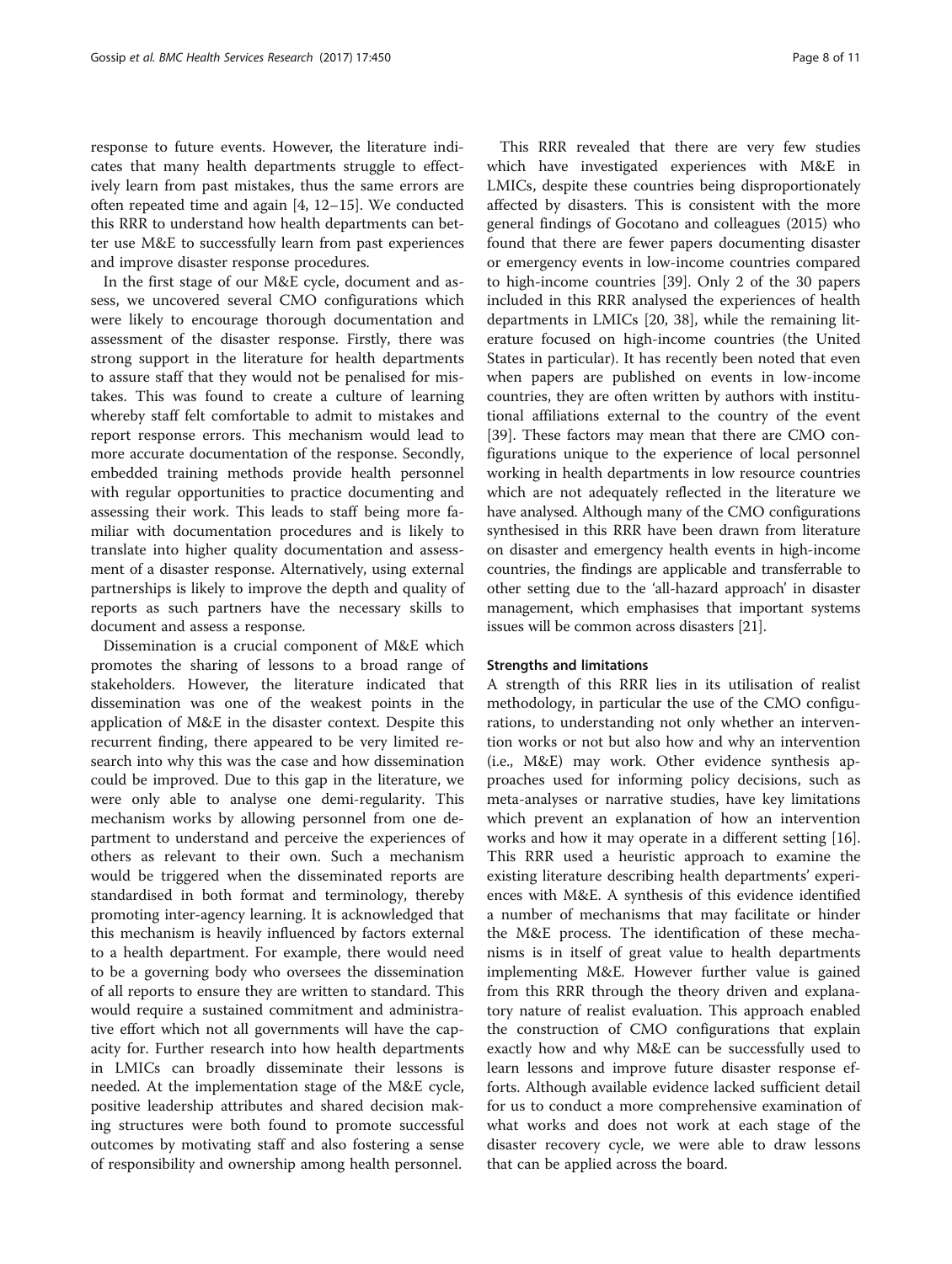A possible limitation of this review is that some of the CMO configurations identified are, at this stage, based on the recommendations or ideas of the original authors' of the reviewed papers, rather than tested experiences of M&E. This may reflect either a shortage of health departments engaging with M&E to learn lessons from disaster response efforts or a gap in research investigating health departments'

experiences with M&E. Nevertheless, the inferences drawn in this RRR are clearly acknowledged and based on a rigorous analysis of the literature currently available. We have aimed for transparency by documenting which papers contributed to our synthesis of CMO configurations (Table 4) and advise readers to carefully consider how these CMO configurations relate to their situation.

Table 4 Papers which contributed to final analysis

| framework           | Stage of theoretical Document reference   | Country setting | Type of disaster                                                         | Level of health system                       |  |  |
|---------------------|-------------------------------------------|-----------------|--------------------------------------------------------------------------|----------------------------------------------|--|--|
| Document and Assess |                                           |                 |                                                                          |                                              |  |  |
|                     | Green et al. 2003 [20]                    | Guatemala       | Disaster scenario - propane tank<br>explosion at an open-air food vendor | Hospital                                     |  |  |
|                     | Klein et al. 2005 [34]                    | <b>USA</b>      | Bioterrorism                                                             | Hospital                                     |  |  |
|                     | Macrae 2014                               | <b>UK</b>       | Healthcare disasters                                                     | Hospital                                     |  |  |
|                     | Seale 2010 [28]                           | <b>USA</b>      | Hurricanes (Rita 2005, lke 2008)                                         | Post-acute rehabilitation<br>facility        |  |  |
|                     | Biddinger et al. 2008 [32]                | <b>USA</b>      | All public health emergencies                                            | State and local public health<br>departments |  |  |
|                     | Nelson, Lurie & Wasserman 2007 [23]       | <b>USA</b>      | All disasters                                                            | Public health system                         |  |  |
|                     | Piltch-Loeb 2014a [26]                    | <b>USA</b>      | All disasters                                                            | Public health system                         |  |  |
|                     | Piltch-Loeb 2014b [33]                    | <b>USA</b>      | All disasters                                                            | Public health system                         |  |  |
|                     | Savoia, Agboola & Biddinger 2012 [14] USA |                 | H1N1 pandemic and hurricanes<br>(Ike 2008, Gustav 2008, Katrina 2005)    | Public health system                         |  |  |
|                     | Seid et al. 2007 [22]                     | <b>USA</b>      | All disasters                                                            | Public health system                         |  |  |
|                     | Stebbins & Vukotich 2010 [29]             | <b>USA</b>      | Hepatitis A outbreak                                                     | Public health department                     |  |  |
|                     | Adini et al. 2013 [3]                     | Israel          | Mass casualty incidents                                                  | National health system                       |  |  |
|                     | <sup>a</sup> Birkland 2009 [30]           | <b>USA</b>      | All disasters                                                            | Not health specific                          |  |  |
|                     | <sup>a</sup> Donohue & Tuohy 2006 [13]    | <b>USA</b>      | All disasters                                                            | Not health specific                          |  |  |
|                     | <sup>a</sup> Dufty 2013 [31]              | Australia       | All emergencies                                                          | Not health specific                          |  |  |
|                     | <sup>a</sup> Spillsbury et al. 2007 [27]  |                 | Not country specific Not disaster specific                               | Not health specific                          |  |  |
| Disseminate         |                                           |                 |                                                                          |                                              |  |  |
|                     | Mears et al. 2010 [35]                    | <b>USA</b>      | All public health emergencies                                            | State public health system                   |  |  |
|                     | Nelson, Lurie & Wasserman 2007 [22]       | <b>USA</b>      | All disasters                                                            | Public health system                         |  |  |
|                     | Piltch-Loeb 2014a [26]                    | <b>USA</b>      | All disasters                                                            | Public health system                         |  |  |
|                     | Savoia, Preston & Biddinger 2013 [36]     | <b>USA</b>      | All public health emergencies                                            | Public health system                         |  |  |
|                     | <sup>a</sup> Donohue & Tuohy 2006 [13]    | <b>USA</b>      | All disasters                                                            | Not health specific                          |  |  |
| Implement           |                                           |                 |                                                                          |                                              |  |  |
|                     | Adini et al. 2012 [21]                    | Israel          | Mass casualty events                                                     | Hospital                                     |  |  |
|                     | Klein et al. 2005 [34]                    | <b>USA</b>      | Bioterrorism                                                             | Hospital                                     |  |  |
|                     | Bevc et al. 2012 [37]                     | <b>USA</b>      | All disasters                                                            | Local health department                      |  |  |
|                     | Chan et al. 2010 [38]                     | Indonesia       | Tsunami                                                                  | Local health clinics                         |  |  |
|                     | Seale 2010                                | <b>USA</b>      | Hurricanes (Rita 2005, lke 2008)                                         | Post-acute rehabilitation<br>facility        |  |  |
|                     | Seid et al. 2007 [22]                     | <b>USA</b>      | All disasters                                                            | Public health system                         |  |  |
|                     | Adini et al. 2013 [3]                     | Israel          | Mass casualty incidents                                                  | National health system                       |  |  |
|                     | <sup>a</sup> Batalden & Davidoff 2007     |                 | Not country specific Not disaster specific                               | Healthcare systems                           |  |  |
|                     | <sup>a</sup> Donohue & Tuohy 2006 [13]    | <b>USA</b>      | All disasters                                                            | Not health specific                          |  |  |

<sup>a</sup>Indicates papers that were provided by the local reference group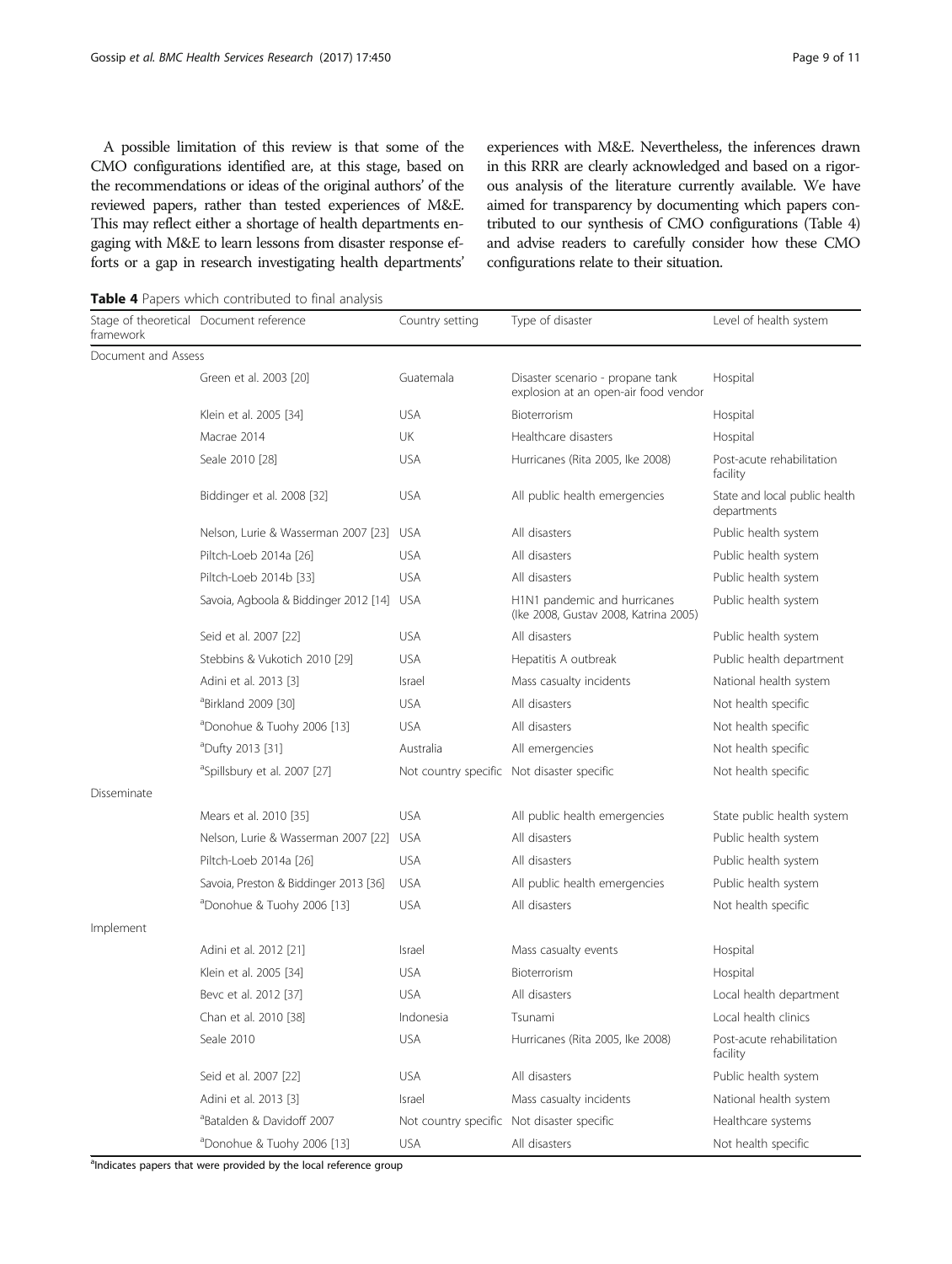<span id="page-9-0"></span>During the search process, we excluded non-health research to ensure that we would only evaluate issues relevant to health departments when conducting M&E. However, several papers provided by the local reference group focussed on other sectors, particularly high-risk industries such as aviation, which have made significant progress with quality improvement approaches such as M&E [[13](#page-10-0), [22](#page-10-0), [30, 33\]](#page-10-0). We suggest that future research consider how other sectors have been able to refine their M&E practices. Investigation outside of the health sector could reveal transferable theories that may assist local health departments to improve M&E practices.

#### Conclusion

Despite the sparse literature, it was evident that local health departments who engage with M&E processes to evaluate their responses to major disasters often fail to improve future response efforts. This paper summarises the CMO configurations that were found to have an effect on outcomes at each stage of the M&E cycle (document and assess, disseminate and implement). We have considered how these may act to constrain or enable the ability of people using M&E approaches to effectively learn lessons from previous experiences. Firstly, to support thorough and accurate documentation and assessment of a disaster response, local health departments should consider how they can: create a culture of learning within health departments; use embedded training methods; or facilitate external partnerships. Secondly, to enhance the widespread dissemination of lessons learned from a disaster response effort, evaluation reports should be standardised in format and terminology. Lastly, to increase commitment to the implementation of improvement processes, local health department leaders should display positive leadership attributes and encourage shared decision making.

Further research relevant to disaster prone regions is critical to enabling additional CMO configurations to be uncovered and to contribute to the understanding of how local health departments can use M&E to effectively learn from the past. For example, there was some emerging evidence [[13](#page-10-0), [26, 29](#page-10-0)] which suggested that digital platforms could be used to assist in the broad dissemination of lessons learned from disaster response efforts. Further exploration of this idea was hindered by the paucity of evidence in the literature. Future research should analyse how new technologies may be utilised in M&E to improve disaster response efforts.

This study is among the first to conduct a synthesis of the CMO configurations which facilitate or hinder M&E efforts aimed at improving future disaster responses. It makes a significant contribution to the disaster literature and provides an evidence base to help health departments to understand how they may successfully use M&E to

improve disaster response efforts. Our findings and recommendations will be particularly useful for health departments in LMICs of East Asia and the Pacific who are frequently affected by disasters and stand to gain the most from rigorous and purposeful disaster M&E.

#### Abbreviations

CMO: Context-mechanism-outcome; LMIC: Low and middle income country; M&E: Monitoring and evaluation; RRR: Rapid realist review

#### Acknowledgments

None.

#### Funding

This research was supported by UNICEF, grant number SM149910.

#### Availability of data and materials

The qualitative data set collated during this rapid realist review is available upon request.

#### Authors' contributions

The research was conceived and designed by KG and EJ. Searches were conducted by KG and EJ. Data was extracted by KG in consultation with EJ and SF. Data was analysed by KG in consultation with EJ. The manuscript was prepared by KG with input from all authors. All authors provided critical commentary on earlier versions of the manuscript, and read and approved the final manuscript.

#### Ethics approval and consent to participate

# Consent for publication

Not applicable.

Not applicable.

#### Competing interests

The authors declare that they have no competing interests.

#### Publisher's Note

Springer Nature remains neutral with regard to jurisdictional claims in published maps and institutional affiliations.

#### Author details

<sup>1</sup>School of Public Health, The University of Queensland, Level 2, Public Health Building (887) Corner of Herston Road and Wyndham Street, Herston QLD 4006, Australia. <sup>2</sup>Policy and Epidemiology Group, Queensland Centre for Mental Health Research, The Park Centre for Mental Health, Level 3, Dawson House, Wacol QLD 4076, Australia. <sup>3</sup>Global Burden of Disease Group Melbourne School of Population and Global Health, The University of Melbourne, Level 5, Building 379, 207 Bouverie Street, Carlton, VIC 3010, Australia. <sup>4</sup> UNICEF Philippines Country Office, 31st Floor, Yuchengco Tower Rizal Commercial Banking Corporation (RCBC) Plaza 6819 Ayala Avenue corner Gil Puyat Avenue Makati City, 1200 Makati, Philippines. <sup>5</sup>Institute of Tropical Medicine Antwerp, Nationalestraat 155, 2000 Antwerp, Belgium. 6 Department of Obstetrics and Gynecology, Medical University of Graz, Auenbruggerplatz 14, A-8036 Graz, Austria. <sup>7</sup>Abt Associates Australia, 5 Gardner Cl, Milton QLD, Brisbane 4064, Australia.

# Received: 18 December 2016 Accepted: 19 June 2017 Published online: 29 June 2017

#### References

- 1. United Nations. Sendai framework for disaster risk reduction 2015–2030. 2015.
- 2. Jha AK, Stanton-Geddes Z. Strong, safe, and resilient: a strategic policy guide for disaster management in East Asia and the Pacific. 2013.
- 3. Adini B, Peleg K. On constant alert: lessons to be learned from Israel's emergency response to mass-casulty terrorism incidents. Health Aff. 2013; 32(12):2178–85.
- 4. Birnbaum ML, Daily EK, O'Rourke AP, Kushner J. Research and evaluations of the health aspects of disasters, Part VI: interventional research and the disaster logic model. Prehosp Disaster Med. 2016;31(2):181–94.